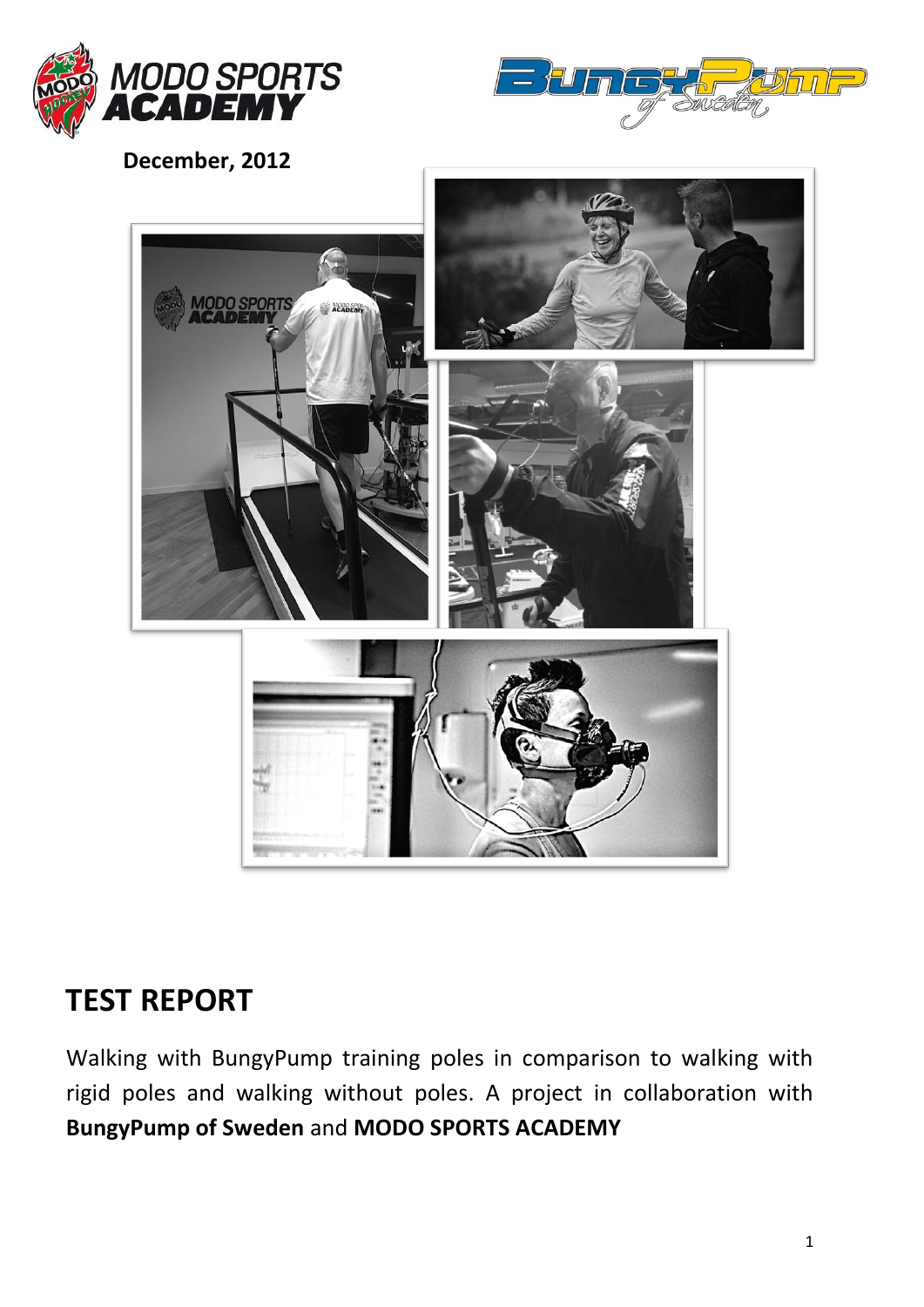

## **TRAINING POLES**

BungyPump are unique training poles with approximately 20cm built-in suspension and up to 4 or 6kg resistance. Because there are different resistance levels available and the user can choose how much they wish to press down when walking, the load may be customized to suit all individuals regardless of physical condition. BungyPump is intended for all who want to increase fitness while getting an effective workout.

The aim of the study was to compare the effect of walking with BungyPump training poles in comparison to regular walking and walking with rigid poles (no suspension). The parameters compared were VO2max and calorie consumption.

The test group consisted of 15 people aged between 21 and 57 years of age. On three separate occasions, all subjects were to perform a 30-minute walk on a treadmill - 1. walking without poles, 2. walking with rigid poles and 3. walking with BungyPump training poles. Calorie consumption and VO2max was measured with a Polar RS800CX and OwnCal calorie counter and Cosmed VO2max test equipment. Every 10 minutes, the gradient of the treadmill was increased from 1 degree to a final gradient of 3 degrees. The speed of the belt was a constant 6.5 km/h.

Test results showed that a 30-minute walk at 6.5km/h with  $1^{\circ}$ - 3 $^{\circ}$  gradient with BungyPump training poles increased calorie consumption by up to 77% with an average increase of calorie consumption of 48% compared to walking without poles and an average increase of calorie consumption of 32% compared with rigid poles.



Figure 1. Average kcal consumption during 30-min. walk at 6.5 km/h with 1<sup>°</sup> -3<sup>°</sup> gradient.

The average kcal consumption without poles was 233 kcal, with rigid poles 259 kcal and with BungyPump 343 kcal (Figure 1).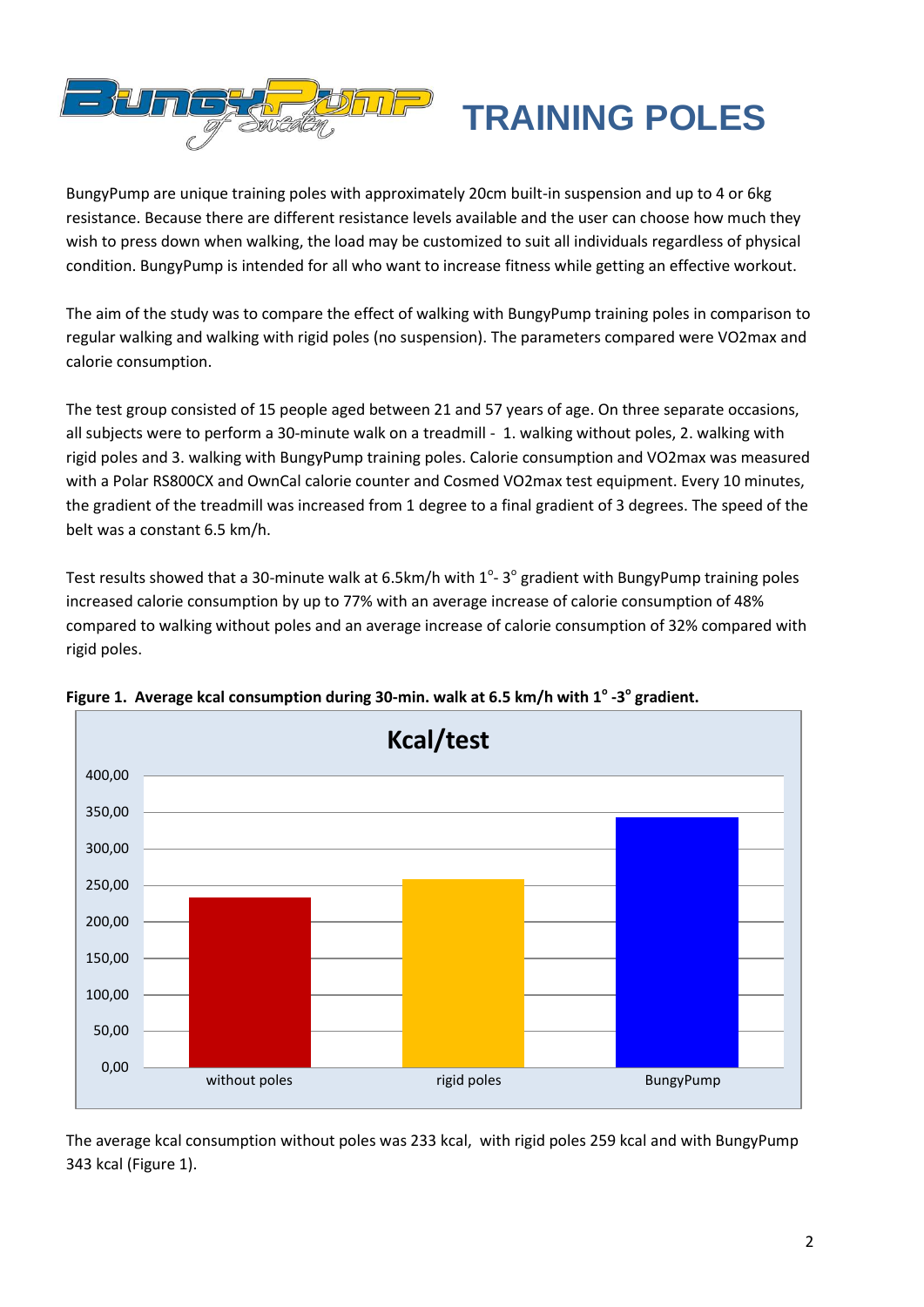

Figure 2. All test subjects kcal consumption during 30-min. walk at 6.5 km/h with 1<sup>°</sup> -3<sup>°</sup> gradient.

All subjects showed a higher kcal consumption when using BungyPump compared to walking without poles and with rigid poles (Figure 2).



Figure 3. Test subjects maximum kcal consumption during 30-min. walk at 6.5 km/h with 1<sup>o</sup>-3<sup>o</sup> gradient.

Walking with BungyPump training poles gave an increase in calorie consumption up to 77% compared to normal walking corresponding to a consumption of 390 kcal. Walking with traditional rigid poles gave an increase in calorie consumption up to 38% compared to normal walking corresponding to a consumption of 304 kcal whilst normal walking without poles gave a consumption of up to 220 kcal.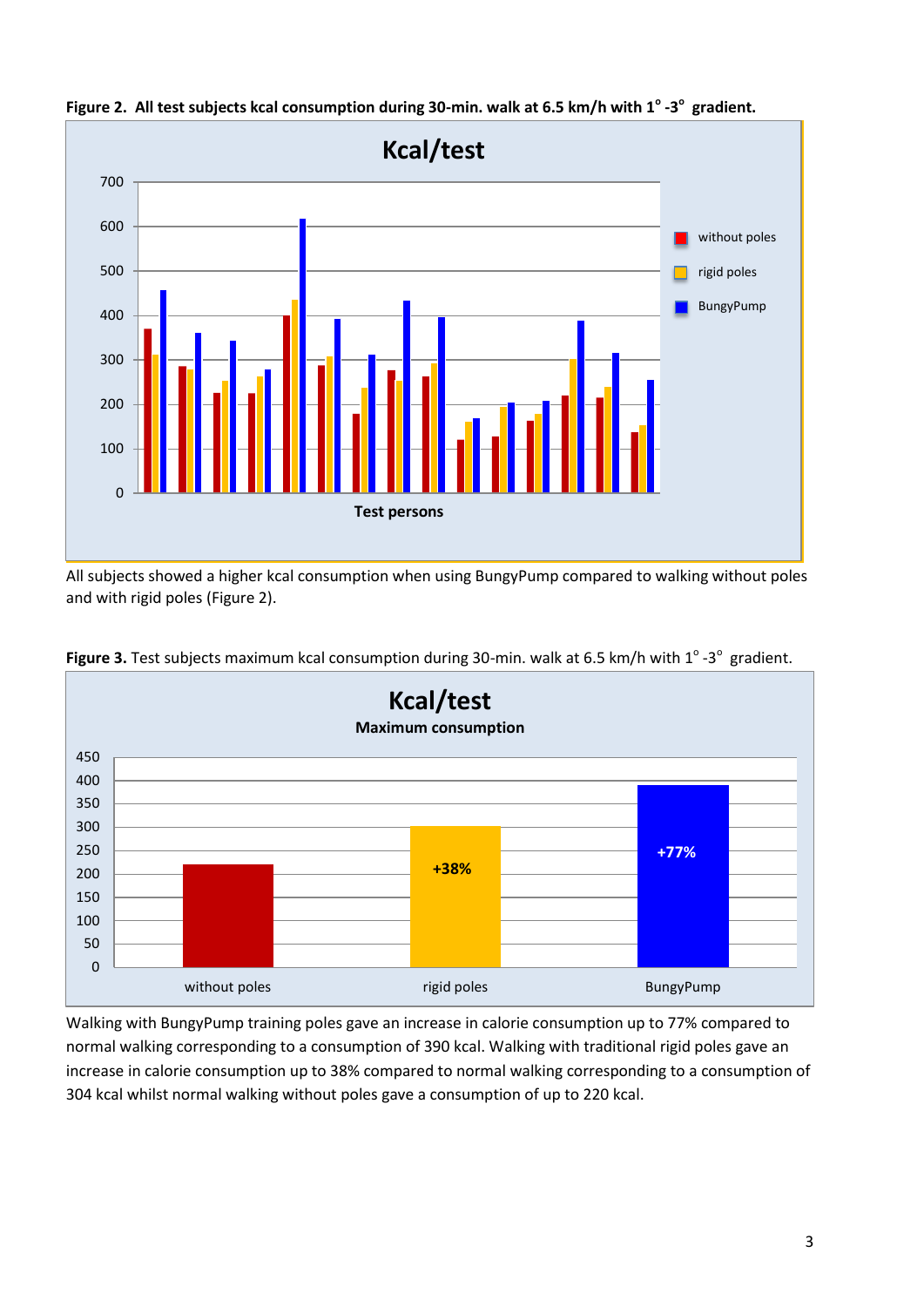

**Figure 4. VO2max during 30-minute walk at 6.5 km/h with 1<sup>o</sup> -3 o gradient.**

BungyPump poles gave an average of 21% higher VO2max/l/kg compared with walking without poles and 18% higher compared to rigid poles (Figure 4).

All the test subjects felt that BungyPump training poles were the most strenuous and most demanding on the whole body. However, many pointed out that it was much easier to keep up the pace of the walk with BungyPump which could lead to a longer distance being covered in a shorter time and thereby enhancing the effectiveness of the training further.

It was observed that the test subjects who were visibly strong in the upper body also had a greater effect from the poles as they could depress them more and for a longer time and therefore could use the poles to a greater degree.

The percentage differences in kcal consumption and VO2max differed considerably between the different test subjects. Calorie consumption varied between 5.9% - 77.27% for "Without Poles vs BungyPump" and 4.9% - 70.19% for "Rigid Poles vs BungyPump", which may be due to variation in technique and upper-body strength. The variations in VO2max ranged between 1.4% - 46.6% "Without Poles vs Bungy Pump" and 2.0% - 61.3% for "Rigid Poles vs BungyPump".